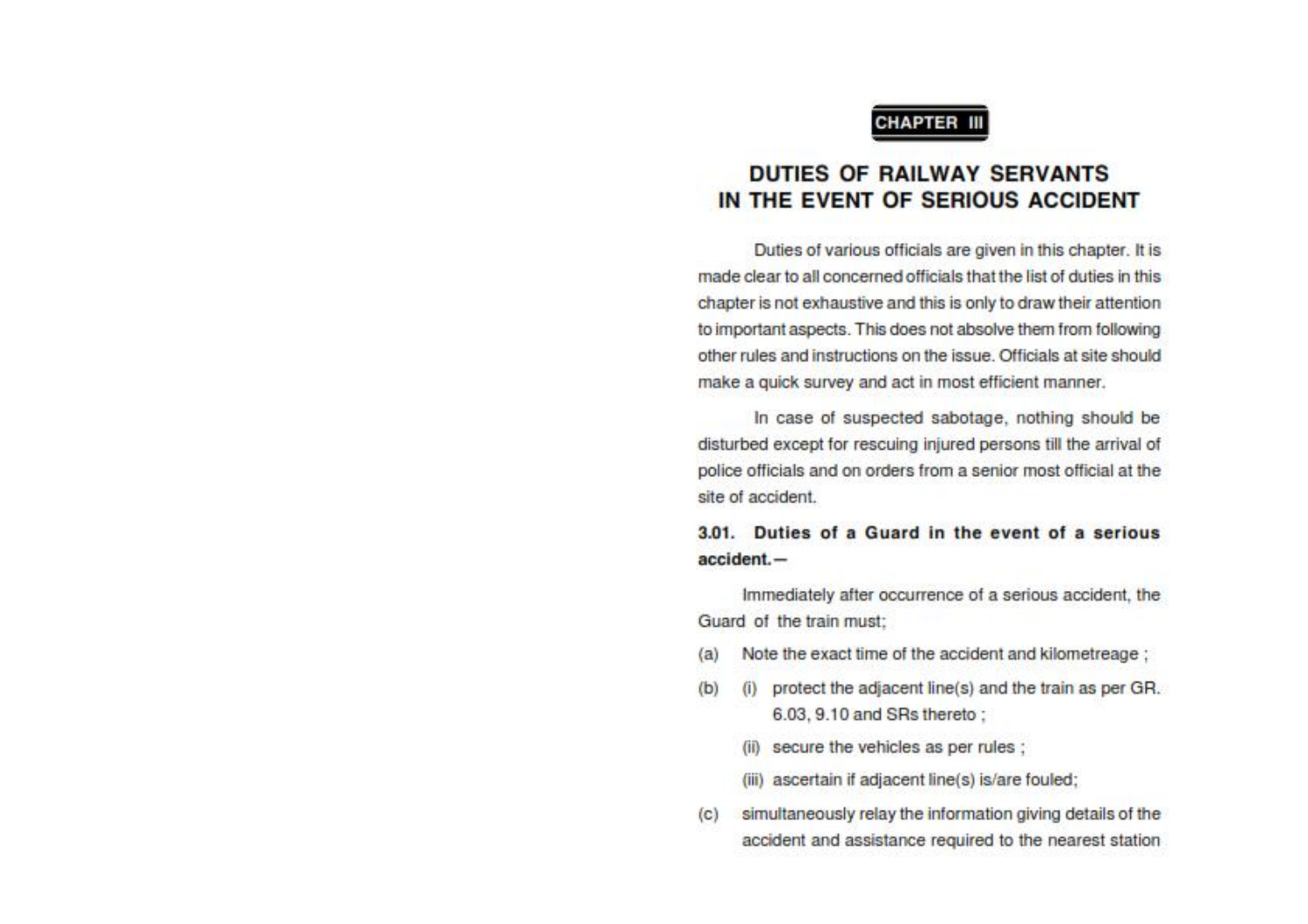or control through the portable field telephone or any other available communication. He has also to inform TPC about the accident in electrified section on portable telephone for switching off power supply, if required. In case no communication is available; the said information must be sent on a memo through the Guard or Assistant Loco Pilot to the nearest station. A train passing on the adjacent line should be stopped to use their communication and resources and the Loco Pilot or Guard be given this information. If all of the above fails, depute any Railway employee/willing person(s) available on train to nearest station/ police station/Hospital/village seeking assistance for relief.

- (d) make a quick survey of the accident and roughly assess casualties, injuries and assistance required ;
- (e) render first aid to the injured person(s) taking assistance of all available Railway Staff, Doctors and volunteers on train or near the site of accident.
- (f) arrange to shift the injured persons to the nearest hospital with the help of all available staff and other volunteers and keep their particulars ;
- (g) arrange protection of Railway and public property with the help of available Police and Railway staff;
- (h) preserve all clues to possible cause of accident;
- (i) post an available Railway employee on the field telephone to ensure regular flow of information.
- (j) check the unaffected portion of the train and arrange to clear the same safely to the adjacent station(s) as per

rules and in consultation with the control/station Master(s) concerned;

- (k) Note the particulars of the railway personnel travelling in the train who are reported to him and utilise them in assistance in first aid and relief operations ;
- (l) remain in overall charge till replaced by a senior Railway official and permitted by the Competent Authority.
- (m) In the event of any disability of the Loco Pilot, the duties devolving on the Loco Pilot, for protection of the line/line(s) shall devolve on the Guard or on a Railway servant deputed by him.
- (n) In case of suspected sabotage as mentioned at para 7.02, nothing should be disturbed except for rescuing any injured persons, till arrival of police officials and on orders from a Senior Railway official at the site.
- (o) He will utilise the equipment in the brake van viz., First Aid Box, Stretcher, Fire Extinguisher, Emergency lighting equipment, Portable Telephone, Wedges/Scotch blocks, etc., as per need.

# **3.02. Duties of Loco Pilot/Assistant Loco Pilot in the event of serious accident.—**

Immediately after occurrence of a serious accident, the Loco Pilot and his crew must ;

- (a) Switch on the flasher light of loco.
- (b) note the time of the accident, and kilometreage :
- (c) protect the adjacent lines in front and the front portion of the train as prescribed in GR 6.03 and 9.10 and SRs thereto, as the case may be;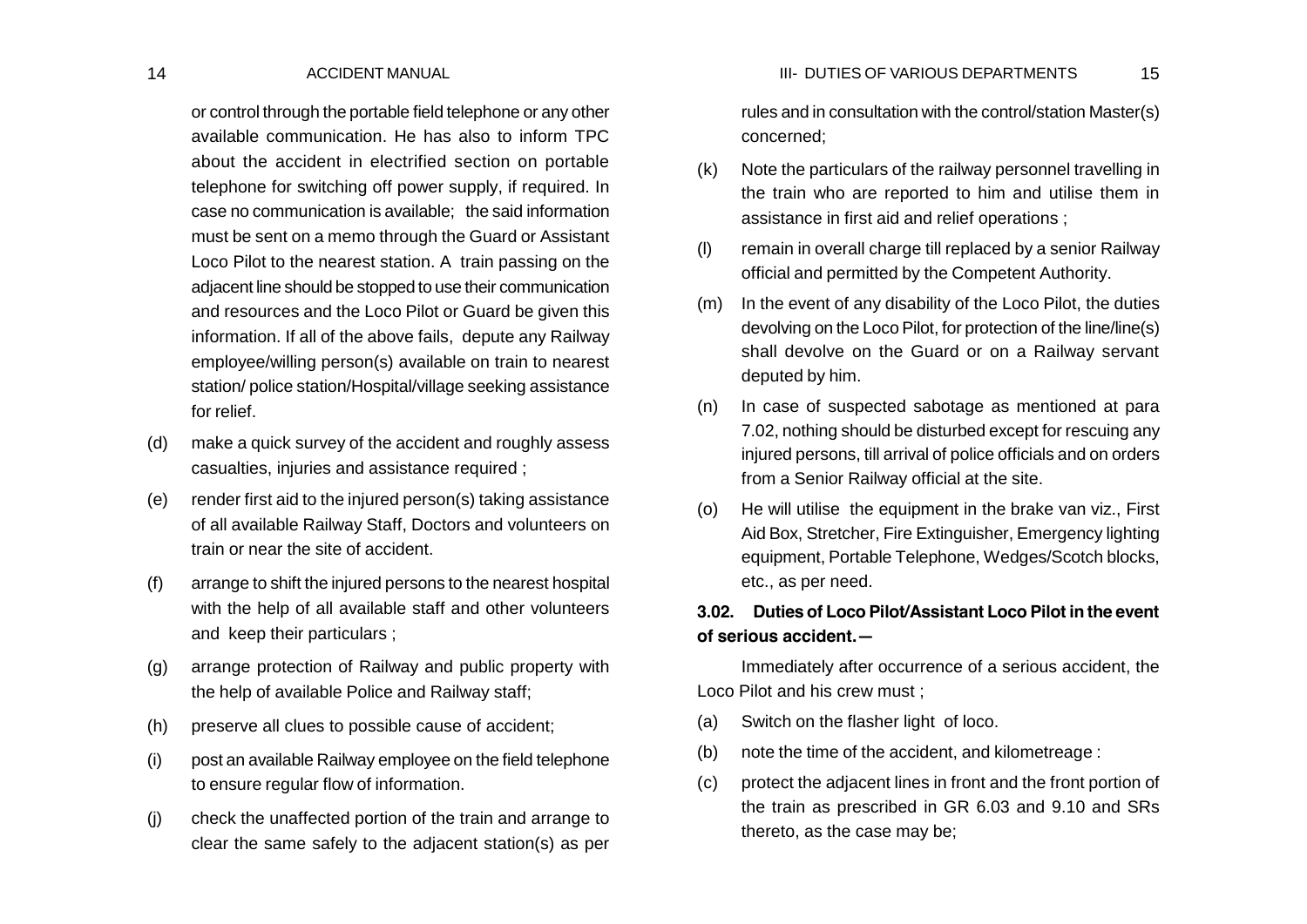## 16 ACCIDENT MANUAL 17 III- DUTIES OF VARIOUS DEPARTMENTS

- (d) simultaneously inform the station master of nearest station by any available communication, if Guard could not do so.
- (e) take such precautions as may be necessary or as prescribed by special instructions to render his locomotive safe,
- (f) render all possible assistance to the Guard in relief measures to the injured and particularly in the assessment of damage to rolling stock, permanent way, locomotive, OHE and nature of assistance required and in giving quick information to the Control/Station Master regarding the accident;
- (g) In the event of any disability of the guard due to accident, all the duties and responsibilities of guard mentioned in para 3.01 devolve upon the Loco Pilot/Assistant Loco Pilot.
- (h) Assistant Loco Pilot shall carry out any job assigned to him by the Loco Pilot. He shall man the engine in absence of loco pilot.

# **3.03. Duties of Travelling Ticket Examiner/Train Superintendent :**

Immediately after occurrence of a serious accident, the TTE/Train Superintendent must —

(a) He has to inform the Railway Officers travelling in the train. Immediately after the accident takes place, the concerned ticket checking staff manning the coaches should assist the guard and train crew in assessing the site of accident and ascertain the casualties/injuries taken place in their respective coaches and in the reserved compartments as well. The rough assessment made by ticket checking staff should be given to the Guard for further communication to the controllers without any delay.

- (b) Assist the Guard/Loco Pilot in rendering first aid to the injured person(s) and shifting them to the Hospital and avail services of doctors travelling in train.
- (c) Make out a list of injured/dead passengers.
- (d) Preserve reservation charts to know the particulars of injured/dead passengers.
- (e) Arrange for collecting the belongings of the injured and dead and handing them over on satisfactory proof of ownership being obtained.
- (f) Organise to tranship/transfer passengers and their luggages to the passenger special.
- (g) Collect the addresses of the relatives of the injured/dead passengers to send information regarding accident.

# **3.04. Duties of Coach Attendant and A.C. Mechanic.—**

- (a) To help TTE/TS in assisting relief.
- (b) AC Mechanic should immediately "Switch Off" the current where necessary to avoid short circuiting.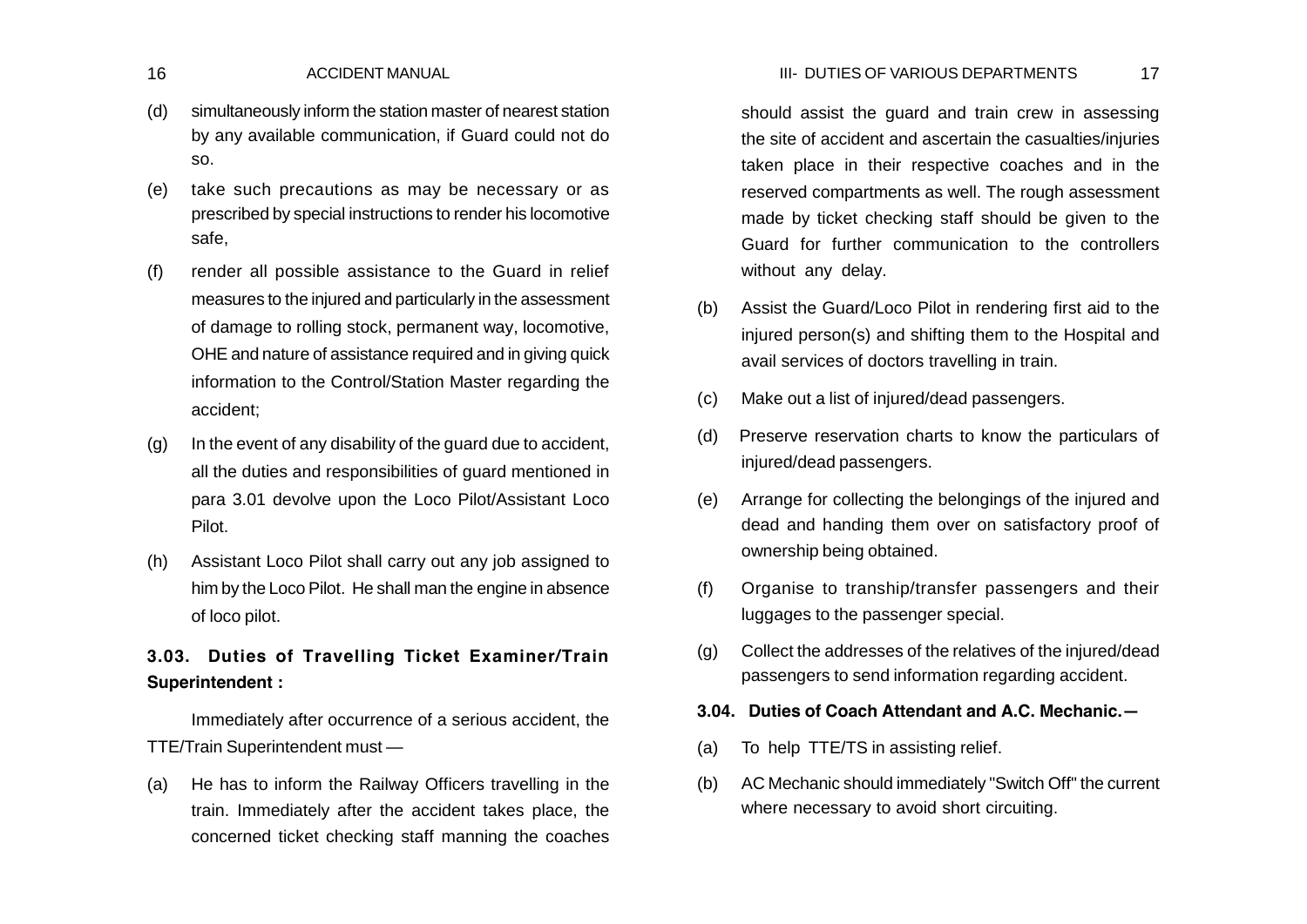## 18 ACCIDENT MANUAL 19 III- DUTIES OF VARIOUS DEPARTMENTS

# **3.05. Duties of Station Suptd./Station Master/Assistant Station Master in the event of a serious accident.—**

Immediately after an accident or on receiving the report of an accident, the on duty Station Master shall call all the off duty station staff and he must :

- (a) ensure that no other train enters into the affected line/ section from either direction, lock the commutator handle of the Block Instrument controlling the affected section in "Train on Line" position wherever possible, ensure the signals giving entry to the line are kept at the "ON" position, ensure use of "Line Blocked" lever/ slide collars on the concerned lever or slide, ensure that the points are set against the entry to the affected line and clamped wherever practicable;
- (b) inform the sectional controller and all concerned by giving details of the accident and assistance required through the Control phone or any other available means of communications;
- (c) take action to protect the traffic and safeguard the property;
- (d) collect detailed information of the accident such as time of accident, nature and location of accident, casualties, injuries, obstruction, damages and assistance required and ensure that the adjacent line(s) is/are clear before allowing any movement on it/them;
- (e) Station Manager of Controlling station shall proceed to the site along with the assistance if any immediately;
- (f) render first aid to the injured persons taking the assistance of all Station staff qualified to render first aid,

Doctors and volunteers available on train or near the site of accident;

- (g) in case of passanger train, call all available nearest medical assistance to the site of accident as mentioned in Rule 1.04 (b);
- (h) take all possible action to inform all concerned officials including civil and police as mentioned in Rule 1.04 (a);
- (i) see that the injured persons are shifted to hospital with the help of all available assistance, also see that the detailed particulars of the dead and injured are recorded;
- (j) arrange to remove the unaffected vehicles of the train, observing all relevant rules, to facilitate relief operation;
- (k) take all measures for the quick movement of ARME and/ or ART to the site of accident and ensure that the caution order etc. are correctly issued to the Loco Pilot and Guard of all trains while allowing movement to the site of accident, clearly indicating the site of accident, the locations where the train must come to stop and other restrictions to be observed ;
- (l) see that water, tea and other requirements are supplied to the injured and stranded passengers within his resources;
- (m) remain on duty until replaced by a competent person;
- (n) report the accident to all concerned by the issue of accident message;
- (o) seize the Train Signal Register/log book, Private Number book, Line Admission book, diary of maintenance staff,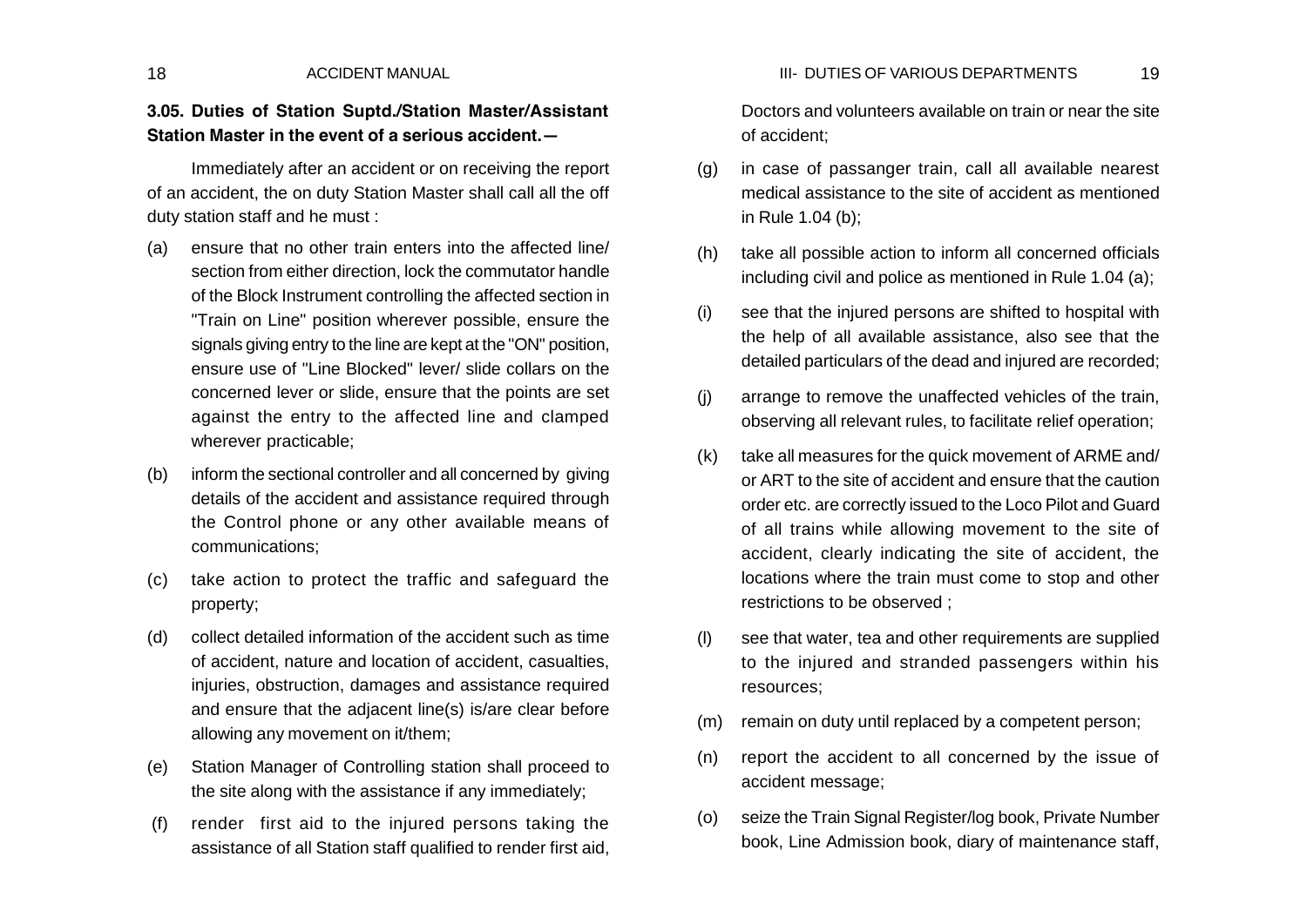Loco Pilot's Note Book, Loco Repair Book and other relevant records as required and note the position of Block Instruments, Signals, Point Indicators and Levers etc.

- (p) Take the statements of staff where possible ;
- (q) preserve all clues and arrange to protect the area with the help of police or RPF;
- (r) ensure that all trains for transhipment of passengers are worked to the site of accident with the engine leading unless there are special reasons or specifically permitted otherwise by the officer-in-charge at the site of accident;
- (s) clear the lines at adjacent stations to work relief trains;
- (t) ensure preservation of documents of damaged parcels, mail and goods etc.
- (u) ensure chronological recording of all information received or/and action taken in connection with the accident, in the station Diary.

# **3.06. Duties of Section Controller.—**

Immediately when the Section Controller is informed of a serious accident on his section, he shall;

- (a) In electrified section, advise immediately to TPC on duty in control office to switch off the power of the concerned section, if required.
- (b) apprise the Chief Controller/Deputy Chief Controller of the available particulars of the accident and the nature of assistance required ;
- (c) ensure that adjacent line(s) in the affected section is/are free from obstruction before advising the concerned Station Masters to allow the train to run over it/them ;
- (d) The lines at the adjacent block stations on either side of the site of accident should be kept free for movement of relief trains by regulating the trains conveniently ;
- (e) advise the Section Controllers of adjacent sections of the accident and to regulate the train services in suitable places if required ;
- (f) see that the ARME/ART/Tranship Train are worked out to and from the site of accident promptly and have a clear passage ;
- (g) maintain a chronological record of all the events and information received regarding the accident and action taken;
- (h) obtain further details with regard to the extent of damages and progress in rescue operation and relief measures and co-ordinate with officer-in-charge at the site ;
- (i) arrange to remove the unaffected vehicles if any, adjacent to the affected vehicles to facilitate relief operation ;

**Note** : Coaches with passengers if any should be drawn to a nearby station where catering/drinking water facilities are available, in consultation with the Sr. DOM/DOM.

# **3.07. Duties of Chief Controller / Deputy Chief Controller.—**

Immediately after receiving the information of a serious accident, he shall -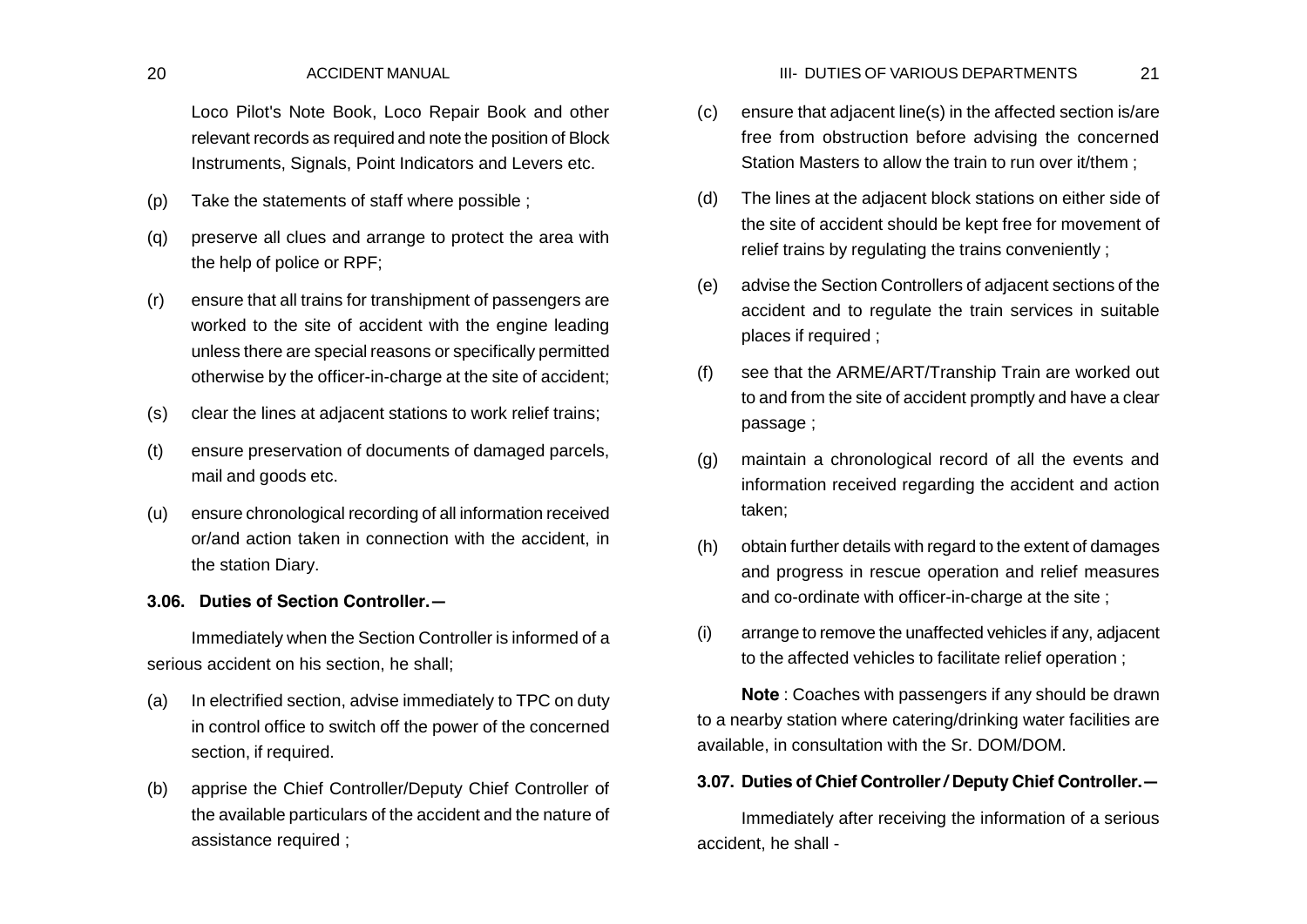## 22 ACCIDENT MANUAL 23 III- DUTIES OF VARIOUS DEPARTMENTS

- a) Ring the alarm bell in the control office to gather officials of all departments in control office and apprise the accident information available with him.
- b) Issue order to sound the hooter at ARME/ART base station
- c) Immediately inform about the accident to DRM, ADRM, Operating Officers, Sr. DSO, Sectional DTI and Station Manager of the Controlling Station concerned and note down the timings chronologically.
- d) Issue order to the concerned crew controller and Station Master for immediate dispatch of ARME and ART as required,
- e) Arrange for early movement of ART/ARME / Trainship train to and from the site of accident on top priority,
- f) Collect the up to date information of relief and restoration from the site and pass on the assistance required to the concerned officials and emergency cells through preparation of frequent accident bulletins as given at appendix-7.
- g) Maintain chronological record of all details of accident, action taken, progress of rescue, relief measures, etc in Accident Log Book.
- h) Each departmental controllers will inform to Divisional Officers as mentioned in para 6.04.
- i) Timely information of all changes in train timings, diversion or cancellation of trains etc., shall be given to

all stations, emergency cell, helping booths on his division as well as to the adjacent divisions and (or) Railway.

j) All other Dy.CHCs will assist each other in relief and restoration work and Chief Controllers should ensure that all necessary action is taken in time.

# **3.08. Duties of Sr. Subordinates viz.,Divisional Transportation Inspector, JE/SE (P.Way), JE/SE (Sig), JE/ SE (C&W) and Loco Inspector, etc. —**

On receipt of information of a serious accident, all concerned supervisors shall —

- (a) reach the site of the accident by the quickest available means ;
- (b) take general charge of the situation until the arrival of an officer ;
- (c) ensure the occupied and obstructed lines are protected as per rules ;
- (d) make out a quick survey of casualties and injuries, ensure rendering of first aid to the injured, taking assistance of all available Railway Staff, Doctors and Volunteers on the train and near the site of accident ;
- (e) arrange to shift the injured persons to the nearest hospital with the help of available assistance, keeping their particulars as available and ask for further assistance if required ;
- (f) efforts should be made to collect and record all important information relating to the accident jointly, such as,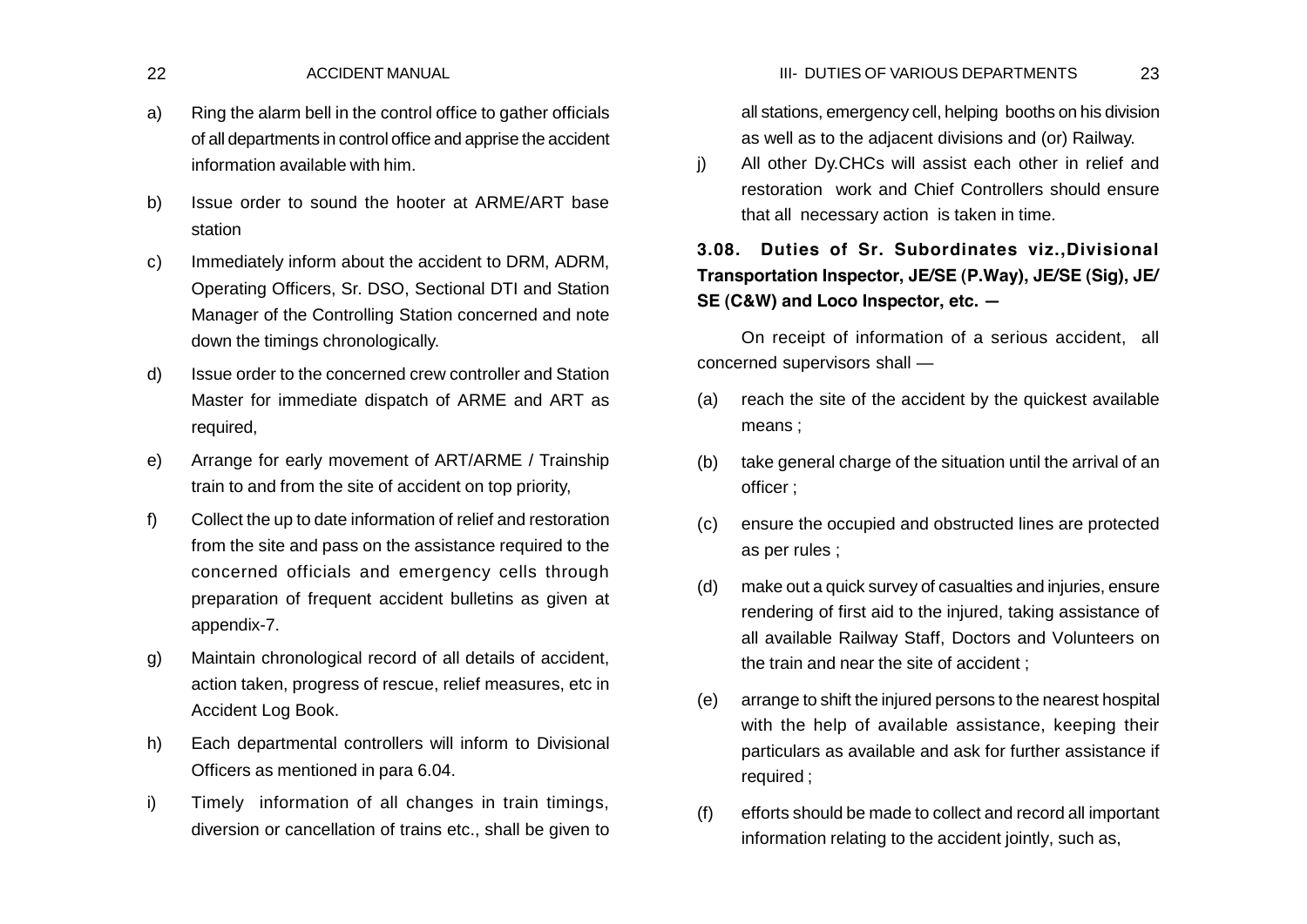- (i) the condition of the track, with special reference to alignment, gauge, cross-levels, super-elevation, points of mount and drop, any sign of sabotage etc.;
- (ii) the condition of rolling stock with special reference to brake-power and braking gear and hanging parts if any;
- (iii) all marks on sleepers, rails, locomotives, and vehicles etc. specially for preservation of clues;
- (iv) Preservation of clues
- (v) position of derailed vehicles;
- (vi) position of Block Instruments ;
- (vii) position of indications of signals, track, panel, keys levers etc.
- (viii) ascertain prima facie cause of accident and prepare a senior sub-ordinates Joint Note at the site itself;
- (g) ensure that the concerned Train Signal Register, Log Book, Private Number Book, Line Admission Book, Speed Recorder Chart, Diaries of maintenance staff, Loco Pilot's Note Book, Loco Repair Book and other relevant records are seized and sealed jointly,
- (h) obtain the statements of staff involved in the accident at the site itself ;
- (i) prepare a rough sketch showing the position of derailed vehicles, position of track and OHE etc.
- (j) make a quick survey of the extent of damage;

(k) remain at the site of accident for all possible assistance till relieved by another staff.

# **3.09. Duties of Divisional Emergency Officers in Emergency Cell in Control Office.—**

Divisional Emergency Cell shall be opened immediately in Multi Disaster Resistant Control Room. Sr. DOM/DOM will be over all incharge of the Cell for the purpose of managing relief and restoration operations at divisional level. This unit will excercise control, co-ordinate and arrange supplementary assistance to the accident site. It shall be manned round the clock by the officials as nominated by DRM.

- (a) He shall have the authority to summon for such additional assistance as he deems necessary.
- (b) keep a close watch on the movement of ARME/ ART which have been ordered and arranged for, movement of ARME/ ART from adjoining Divisions/Railways if required ;
- (c) make necessary arrangements for doctors and medical staff from near by hospitals, medical units or stations to move promptly to the site of accident;
- (d) keep a close touch with the officer-in-charge at the site of accident to ascertain the position and particularly the assistance required at the site;
- (e) ensure that all concerned officials, including Civil and Police authorities, have been advised of the accident ;
- (f) collect further information regarding the details of accident, progress of rescue, relief and restoration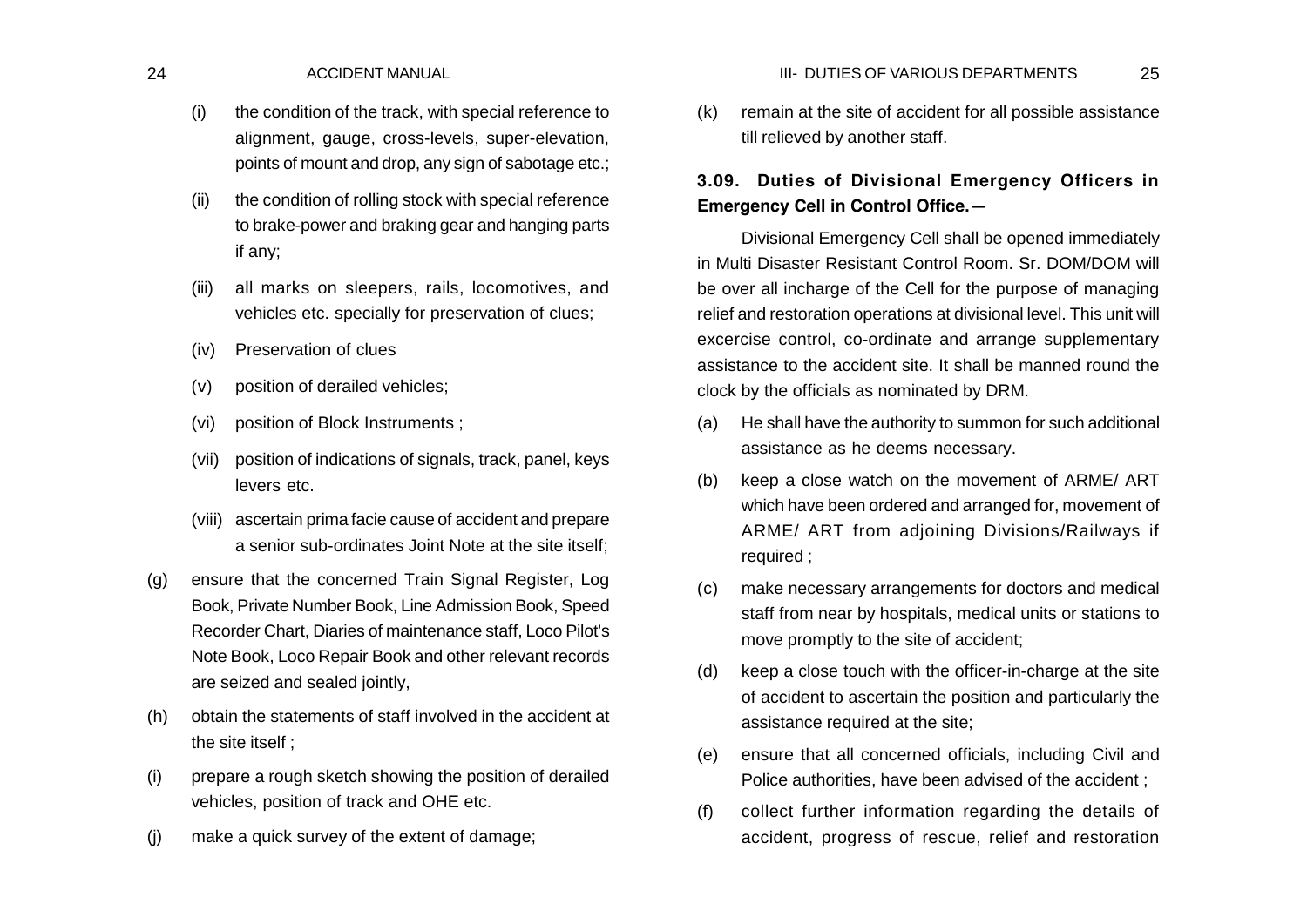## 26 ACCIDENT MANUAL 27 III- DUTIES OF VARIOUS DEPARTMENTS

operation and pass on the information to the Headquarters, all help lines and enquiry booths;

- (g) arrange for supply of food and drink to injured passengers as well as to other passengers of the affected train and also to the passengers on trains held up at the adjacent station(s) due to the accident
- (h) arrange to open and man enquiry booths for attending to the enquiries from the public at important stations including the station(s) where injured passengers are received and sent to hospital;
- (i) maintain chronological record of all items of information received and action taken thereon;
- (j) arrange to obtain the list of persons killed and/ or injured in the accident, display it at important stations for information of the public;
- (k) divert/cancel/reschedule trains and also run duplicate/ tranship trains in consultation with Central Emergency Officer;
- (l) arrange for transporting the stranded passengers from the site of accident to suitable place (s) ;
- (m) arrange for speedy ex-gratia payment as per extant rules.
- (n) act as advised by the Central Emergency Cell and give feed back of relief and restoration to the Central Emergency Cell at Zonal HQ.

## **3.10. Duties of officer-in-charge at the site —**

The seniormost official present at the site when the accident occurred shall be in overall charge of the relief operation till he is relieved by another official deputed by the administration to take over charge. However, the seniormost official of the Mechanical Department shall be in-charge of the relief train. The seniormost official present at the site of a serious accident, shall —

- (a) take general charge of the situation and take action to provide all possible assistance ;
- (b) depute officers/senior subordinates and all other staff for specific duties in—
	- (i) assisting the rescue operation, if any ;
	- (ii) assisting the preservation of clues ;
	- (iii) assisting the transhipment work, if any ;
	- (iv) taking action to remove the obstruction as soon as possible ;
	- (v) ensuring the protection of adjacent line(s) and the affected train as per rules ;
- (c) see that the portable telephone is installed and manned constantly by safety counsellor and relay information to Divisional Control till resumption of normal traffic;
- (d) ensure adequate lighting of the accident area at night
- (e) see that the injured persons if any are rendered first aid and shifted promptly for medical aid ;
- (f) ensure to get clearance from Police authorities in case of suspected sabotage ;
- (g) make an immediate assessment of the following, with the help of the available doctors and/or others;
	- (i) the number of persons killed, and of those sustaining grievous, simple and trivial injury;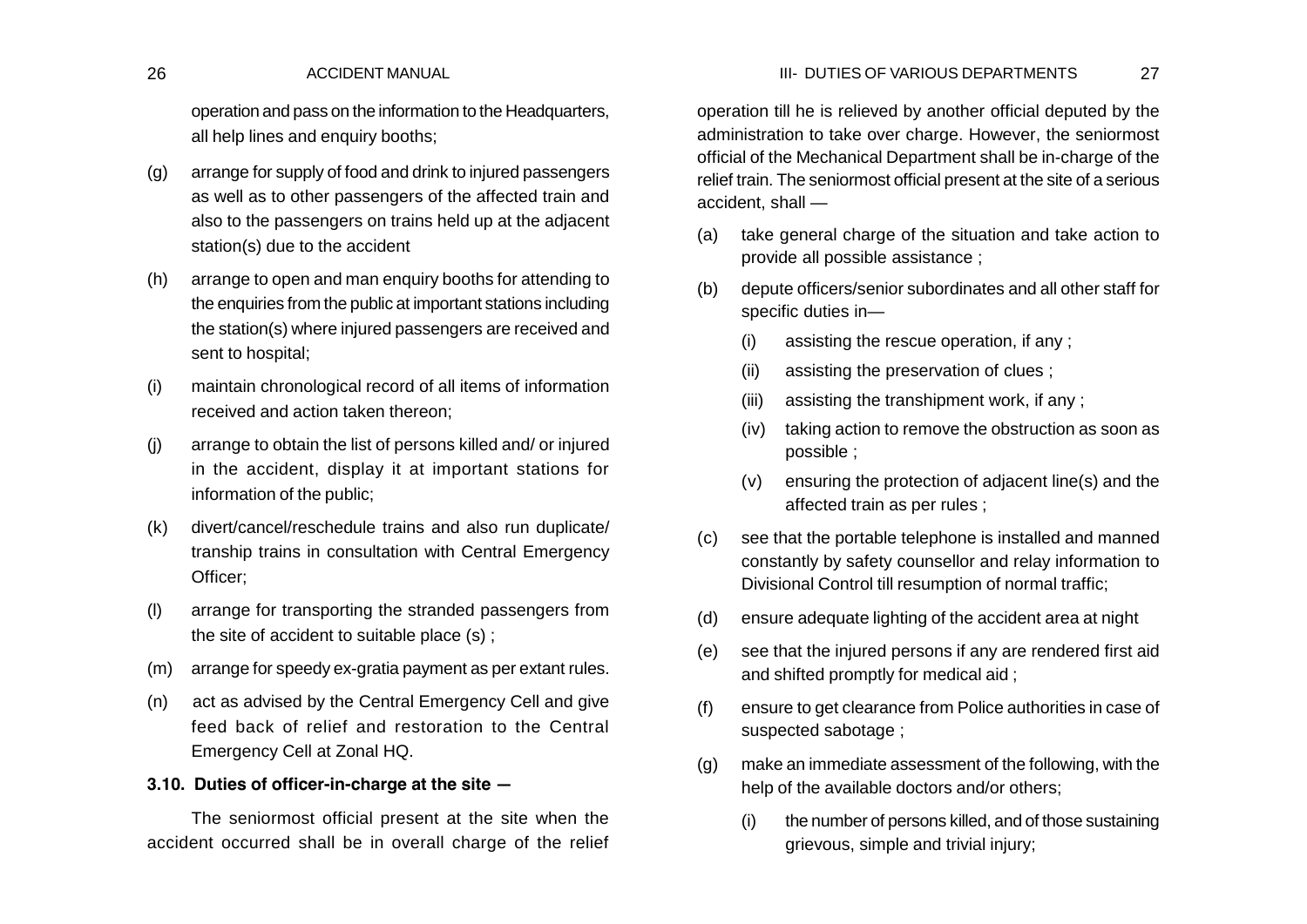- (ii) extent of damage ;
- (iii) the period of suspension of traffic ;
- (iv) assistance required ;
- (v) prima facie cause of accident ;
- (h) see that a dealing centre is opened at the site of accident and manned —
	- (i) to keep the details of persons killed, injured, and action taken in each case ;
	- (ii) to relay the above information in details to the Divisional Emergency Cell :
	- (iii) to attend to public enquiries and
	- (iv) to relay the progress of relief work ;
- (i) ensure recording of all information at the dealing centre concerning the accident and the relief operations in the form of an accident Log Book maintained by safety counsellor;
- (j) see that immediate action is taken to protect and safeguard property ;
- (k) ensure collection of blood samples of crew and guard of affected train(s). In case the accident is occured at the station, samples also to be collected from Station Master and other concerned staff;
- (l) Arrange for transporting the stranded passengers, preferably to stations where drinking water, catering arrangements etc. are available, unless they can be sent to their destinations ;

### 28 ACCIDENT MANUAL 29 III- DUTIES OF VARIOUS DEPARTMENTS

- (m) see that the arrangement is made for preservation and proper care of dead bodies, if any, till further 'disposal';
- (n) see that restoration of traffic is made in a minimum possible time, and every action taken for this purpose;
- (o) arrange, in case of the accident occurring at a station, for speedy ex-gratia payment as per extant rules;
- (p) he shall give his all requirements of men and material to the Divisional Emergency Cell;
- (q) keep the details of injured and dead and inform the hospital authorities for making necessary arrangements for admission;

# **3.11. Duties of Railway Officers of each Department in Divisional Head Quarters.—**

Immediately on receipt of an information of a serious accident, all Railway Officers concerned must report in the Multi Disaster Resistant Control Room in Control Office and take the following action promptly ;

- (a ) DRM will decide the officers to proceed to the site and to man the emergency cell at the divisioin ;
- (b) arrange the quickest means for reaching the site of accident ;
- (c) ensure that resources of all Departments, in men and material are promptly made available for rendering assistance to passengers, in clearing the line and, if required, for transhipment of traffic;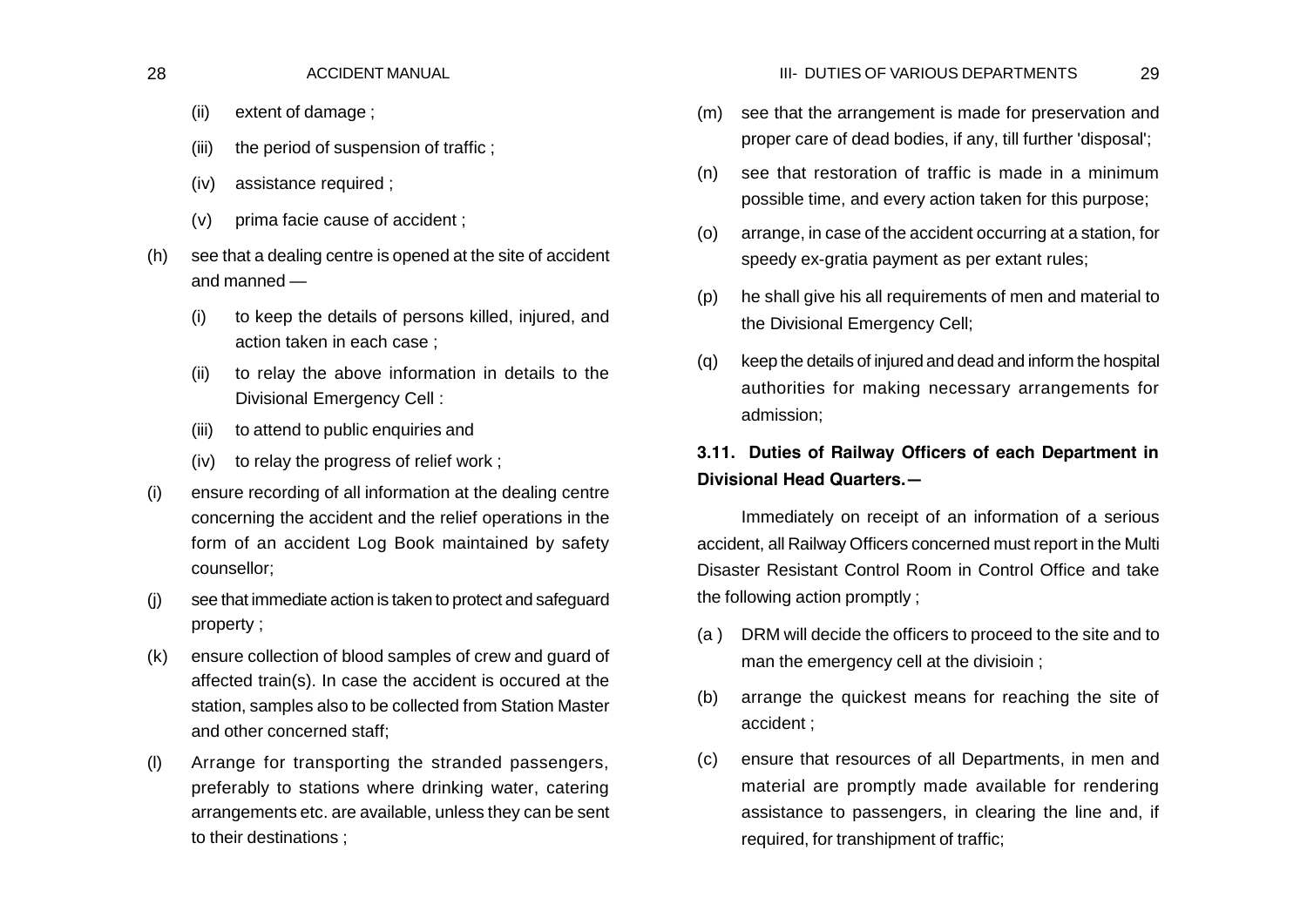- (d) make out a general plan of action for dealing with the accident and detailing the duties of officers of different Branches and other Officials:
- (e) ensure that all Civil authorities concerned and other concerned officials have attended the site of accident ;
- (f) ensure attendance of Doctors, ambulances and other available road vehicles in addition to ARME and/or Relief train and preparation being taken in rescue services.
- (g) see that the proper arrangement of staff and labour from each Department is made ;
- (h) keep a close touch with the Officer-in-charge at the site of accident and different dealing centres and see that all assistance is provided and properly utilised in rescue service and in clearing the line at the earliest
- (i) keep a close touch with the Head Quarters, adjacent Divisions/Railways for advice and assistance ;
- (j) open and man enquiry counters at important stations of the division for the information of the public.

# **3.12. Responsibility of Safety Department —**

Immediately on receipt of information of a serious accident, the Divisional Incharge of Safety Department shall reach the site of accident by quickest means. He will be specially responsible to —

(a) ensure protection of affected line(s) and adjacent line(s) as per rules ;

- (b) see that a proper arrangement is made in rescue and relief operation ;
- (c) take all action for preservation of clues and take a general note of all evidences to ascertain prima facie cause of accident;
- (d) see that the assistance, to the extent necessary, is called from all sources;
- (e) ensure collection of detailed particulars of the accident ;
- (f) ensure preparation of a Joint Note by concerned Sr. Subordinates at site in regard to the cause of the accident before restoration work begins;
- (g) ensure co-ordination of all the departments concerned in rescue and / or relief operation;
- (h) ensure that video/still photographs are taken covering all aspects.
- (i) ensure collection of blood sample of crew, guard and Station Master as the case may be.
- (j) ensure seizure of all relevant records and documents.
- (k) ensure manning of portable control telephone at site by competent safety counsellor.

## **3.13. Responsibility of Medical Department —**

The nearest Railway Medical Officer, on receipt of the report of a serious accident with injury to person, shall —

(a) Arrange to man divisional control in case of coaching train accident and also in case of goods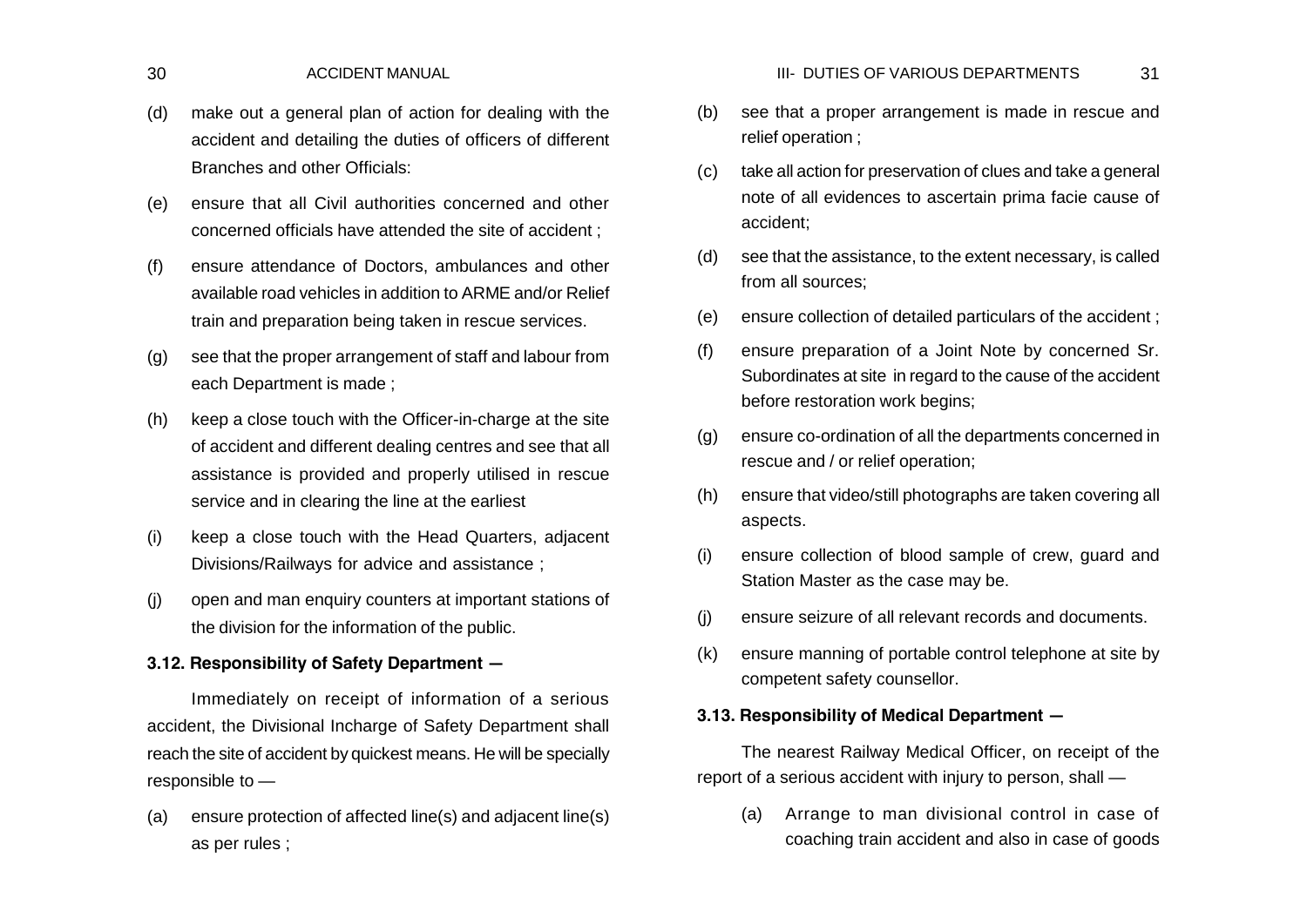train accident involving injury/death to crew and guard & Level Crossing gate accident.

- (b) Collect blood samples of crew, guard and station master as the case may be and test for alcohol;
- (c) reach the site of accident with the Medical Relief Train or by the quickest available means with ARME scale-II and paramedical staff with all men and material commensurate with the seriousness of the accident, assess and advise further medical assistance necessary;
- (d) make timely and adequate arrangements for shifting the injured persons to suitable hospitals as considered necessary for further treatment and keep record of it;
- (e) keep detailed particulars of the dead and injured e.g. their name, address etc. as far as available ;
- (f) deal with the dead and injured as per extant rules and instructions;
- (g) render medical aid to the injured carefully as far as possible at site.
- (h) co-ordinating with Civil/Military/State/Public medical authorities and private practitioners for providing medical facilities.
- (i) obtaining and transmitting the details of casualties and/or grievous injuries, simple injuries to the Divisional Emergency Office;

(j) adequate number of shrouds, wooden coffins, polythene bags, dry ice shall be transported to the accidents site to preserve the dead bodies.

# **3.14. Responsibility of Commercial Department —**

The Sr. Divisional Commercial Manager or in his absence the Divisional / Assistant Commercial Manager, on receipt of information of a serious accident, shall :

- (a) reach the site of accident by the quickest available means ;
- (b) see that immediate arrangement is made to protect the area, parcels and passengers luggage;
- (c) look after the comfort of the passengers, injured and uninjured alike ;
- (d) ensure prompt supply of refreshments free of charge to the injured persons and also make adequate arrangement for refreshment and drinking water for the passengers detained at the site of accident for any reason ;
- (e) ensure, in co-ordination with Medical Officer(s) at site, preparation of a complete list of injured and dead, obtaining, if possible, the counter-signature of a responsible police official and that necessary action has been taken in each case ;
- (f) arrange for adequate number of porters for carrying passengers' luggage and parcels in case of transhipment etc.
- (g) keep the belongings of the injured and dead under custody of RPF and ensure preparation of a list ;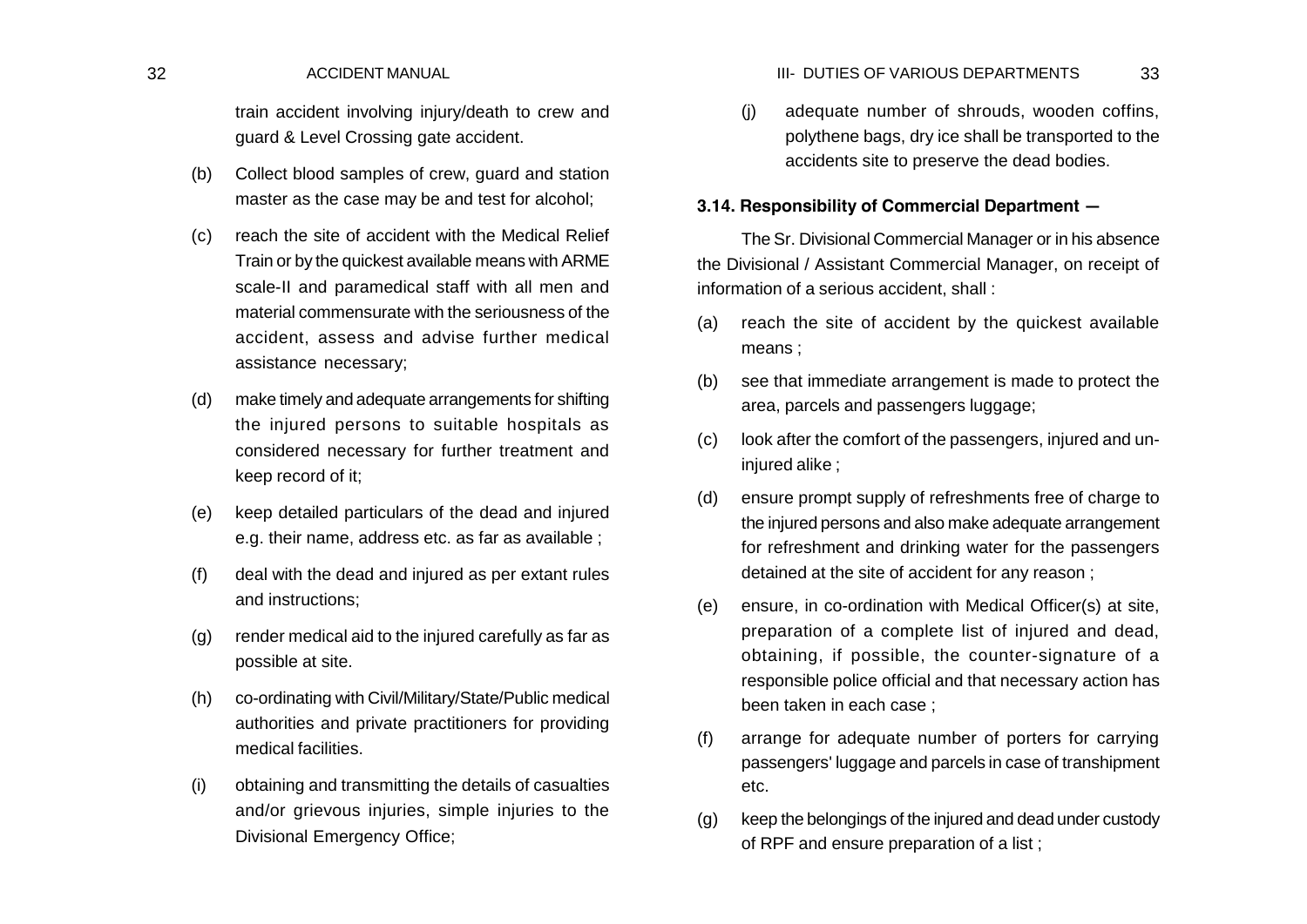- (h) see that the doctors are assisted by porters and other staff in attending to the injured and for shifting them to the hospital ;
- (i) ensure the making over of the dead bodies to the Police for disposal ;
- (j) arrange preparation of a complete list of damaged consignments ;
- (k) see that proper arrangements are made for the transhipment of passengers and their luggage at the site of accident if required, as also for transhipment / unloading of parcels / affected wagons, if required and advise the passengers regarding transhipment programme well in advance ;
- (I) ensure preservation of documents of damaged parcels, Mails and Goods etc.
- (m) Collect all the required information for immediate payment of ex-gratia to dead, grievous and serious injuries;
- (n) arrange to withdraw sufficient money from station earnings before proceeding to site.

# **3.15. Responsibility of Security Department —**

- (i) Maximum number of RPF personnel should reach the accident site along with their material like torches, nylon ropes, wireless sets, loud speakers etc. by quickest means.
- (ii) Segregate the area of incidence by establishing temporary barriers by use of nylon ropes (if available) or any other make shift device available at the site to protect the area against the entry of spectators into the affected place.
- (iii) Baggage of passengers should be isolated and protected and consigned goods are taken care of till they are handed over to claimants or taken over by the Railway.
- (iv) RPF personnel should respond to any call for assistance to rescue victims and transport them to nearest Hospital.
- (v) RPF Officers will maintain close liasion and harmony with the Officers of various departments of the Railways, GRP, Local Police and Officers of Civil Administration.
- (vi) Responsibility of RPF towards persons injured due to an untoward incidence is given at para 10.08.

# **3.16. Responsibility of Operating Department —**

- i) ARME should be made ready and dispatched as soon as the accident information of passenger carrying train is received, which may be subsequently cancelled if not required.
- ii) Movement of ARME and ART shall never be clubbed together. These shall be dispatched within stipulated target time and moved to site on top priority.
- iii) Running lines of adjoining stations on either side of the accident affected block section should be kept clear of all trains for shunting, marshalling and evacuation of affected portion.
- iv) With the consultation of Chief Emergency Officer (CPTM) at HQ, immediate decision should be taken to short terminate, reschedule, diversion and cancellation of trains and advise to all concerned.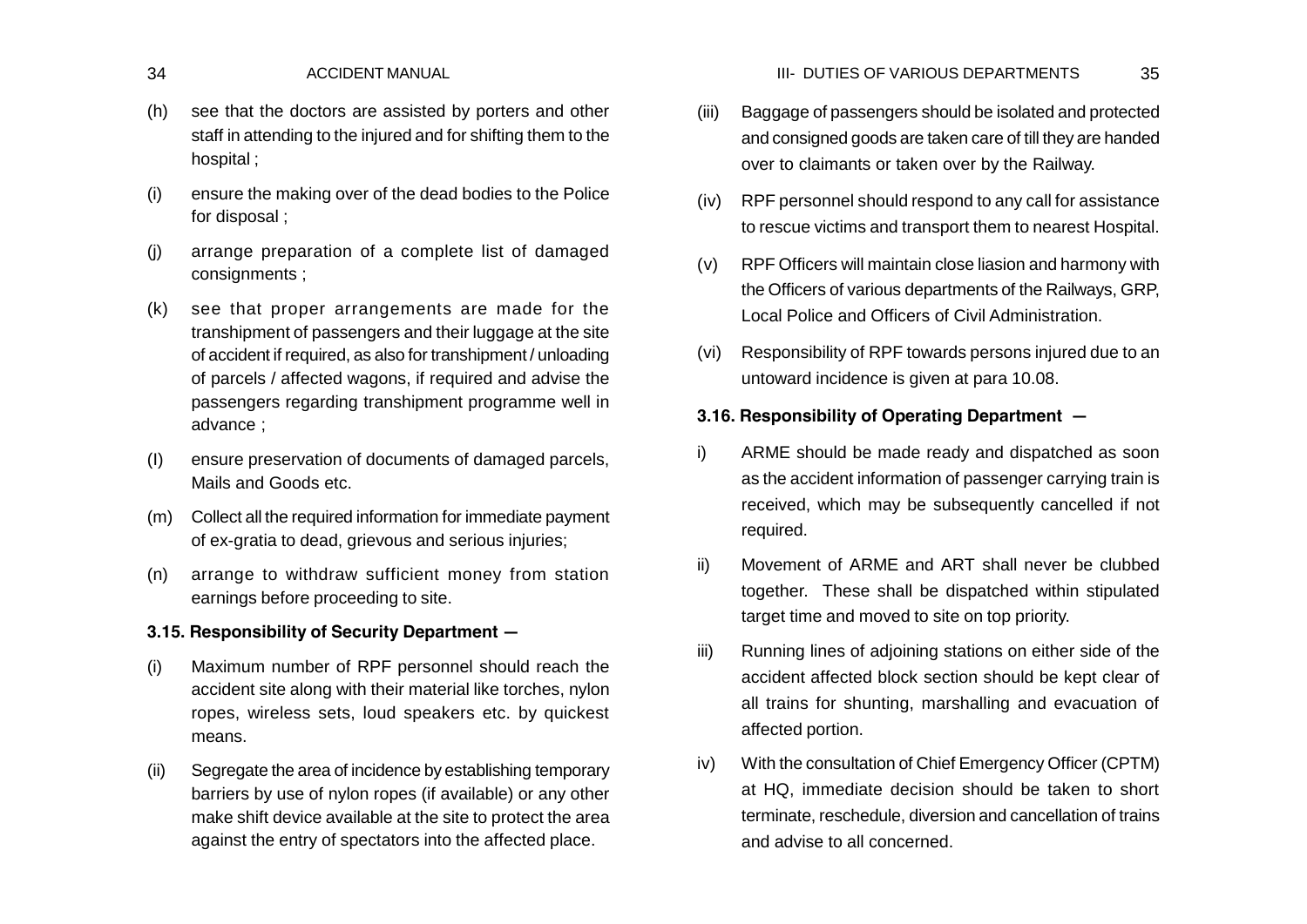- v) Plan efficiently to balance the diesel/electric locos and crew which is necessitated due to regulation of trains.
- vi) Trains should be regulated at such locations where other transportation facilities are available.
- vii) Advance planning shall be made to run special trains to clear the unaffected and injured passengers, to carry logistic backup support, for carrying relatives of injured/ dead passengers to the site of accident.
- viii) Insist concerned departments for restoration within target time and obtain fit certificates from S&T, Electrical and Engineering Departments before resumption of normal working.
- ix) Keep a commercial train ready to run in the block section within 30 minutes of resumption of normal working.

# **3.17. Responsibility of Mechanical Department :**

- i) Proceed to the accident site along with their gang and assess the actual requirement of men and material for clearing the obstruction at the earliest.
- ii) All Officers should proceed to the site by leaving AME/ DME in the Divisional Emergency Cell for providing back up support.
- iii) Mechanical Department is overall incharge of the restoration and assist the rescue team to extricate the injured/dead passengers.
- iv) They must ensure that the resources of the department are promptly made available at the site of accident and utilized properly.
- v) Efforts should be made to despatch one ART with 140 T crane along with one break down special at each end of the accident site with proper marshalling taking into consideration of the location and nature of accident.
- vi) ARTs/Cranes should not be requisitioned more than requirement. So correct assessment should be made. Simultaneously, road cranes can be requisitioned if necessary. Sr.DME will order for crane in consultation with CME/CMPE.
- vii) Ensure that the examination and reading of coaches/ wagons have been completed in time.
- viii) Preserve and note the clues, if any lead to the accident

# **3.18. Responsibility of Electrical Department :**

- i) Sr.DEE(G), Sr.DEE(OP) and Sr.DEE(Tr.D) to proceed to the accident site along with their gang and assess the actual requirement of men and material for clearing the obstruction at the earliest.
- ii) AEE(G) and AEE(TRD) will be available in the Divisional Emergency Cell for providing back up support.
- iii) Main responsibility is to illuminate the site with portable generator sets, portable inflatable tower lights, disconnection and slewing of OHE.
- iv) Ensure that the examination and readings of loco have been completed in time.
- v) Arrange to order tower wagon from base station as per the requirement. Excess ordering should be watched to avoid congestion near the accident site.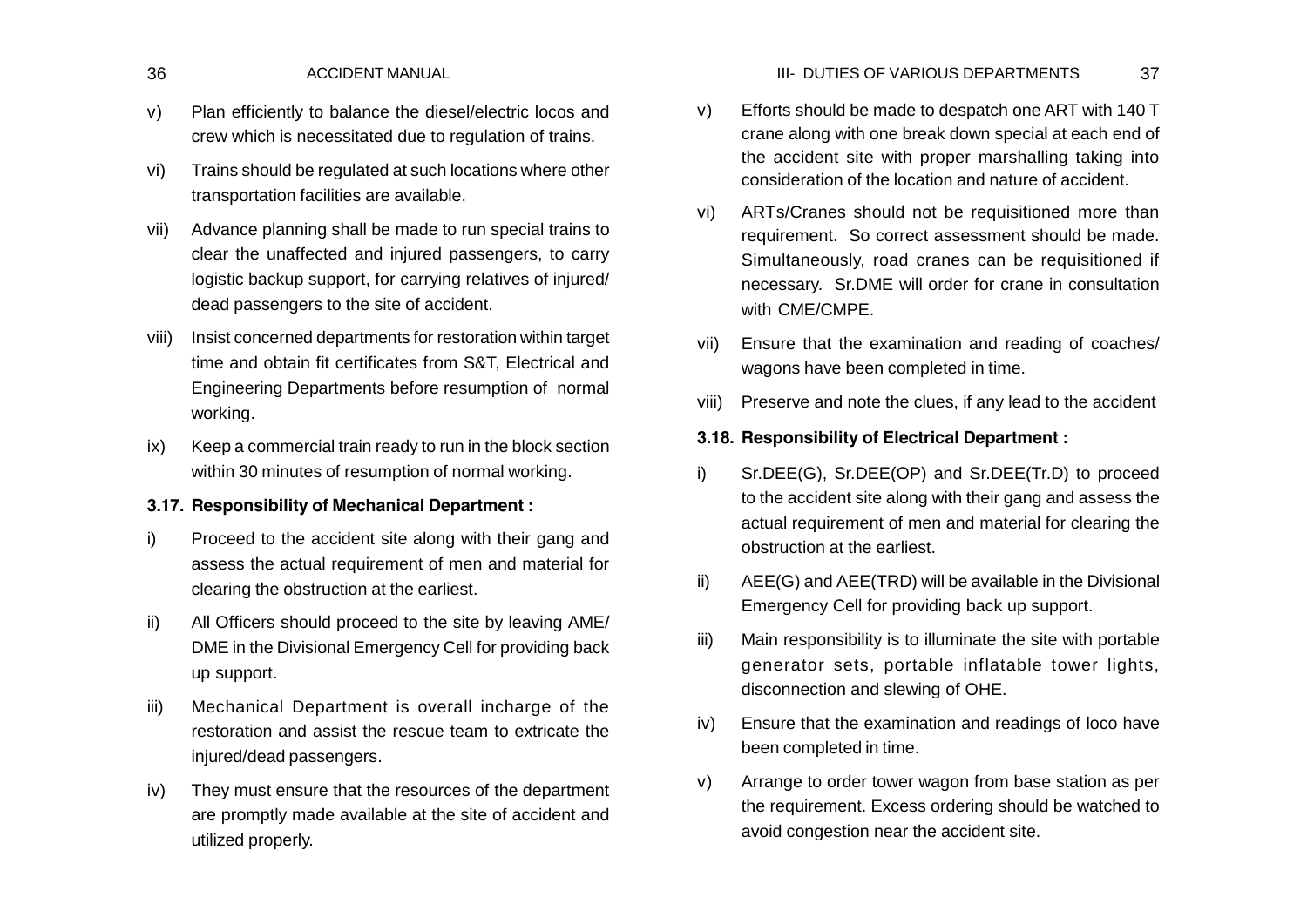vi) Preserve and note the clues, if any lead to the accident

# **3.19. Responsibility of Engineering Department :**

- i) Proceed to the accident site along with their gang and make a quick survey and assess the actual requirement of men and material for restoration at the earliest.
- ii) Maximum number of officers, Section Engineers, their gangs and material should mobilise to the site by leaving DEN/ADEN in the Divisional Emergency Cell for providing back up support. Manpower should be arranged in shifts considering the gravity of the accident and damage of P.Way.
- iii) Monsoon reserve material provided at nominated locations as per the scale may be mobilized to the site.
- iv) Ensure that the track examination and track readings have been taken before starting the restoration work.
- v) To prepare a complete and accurate dimensioned sketch of the site.
- vi) Restoration of track should be made at least possible time by efficiently utilizing men and material.
- vii) Preserve and note the clues, if any leading to the accident
- **3.20. Responsibility of Signal and Telecommunication Department :**
- i) Proceed to the accident site along with Section Engineers (Tele), Technician (Tele), etc., and their gang and assess the actual requirement of men and material for restoration at the earliest.
- ii) Sr.DSTE and ASTE should proceed to the site by leaving DSTE in the Divisional Emergency Cell for providing back up support.
- iii) Main responsibility is to provide effective and adequate means of communication within the site, Divisional Emergency Cell, Control, etc. by providing walkie talkie sets, VHF Sets, auto phones, BSNL telephones, satellite phone, etc.
- iv) Provide communication facility at all locations with nominated emergency telephone numbers.
- v) Restoration of block working, signals, communication, etc., should be made at least possible time by efficiently utilizing men and material.
- vi) Preserve and note the clues, if any lead to the accident.

# **3.21. The Divisional Railway Manager.—**

In the event of a serious accident, the Divisional Railway Manager shall—

- (a) depute ADRM to the site of the accident to assume overall charge, unless he himself proceeds to the site of the accident ;
- (b) ensure that assistance is rendered by each Branch of his Division promptly and efficiently in rescue and relief, transhipment of traffic if required, and for removal of obstruction at the earliest; allot specific duties to the individual Officers for dealing with the accident ;
- (c) keep a close touch with the Officer in-charge at the site of accident and Officer-in-charge at the Control office and